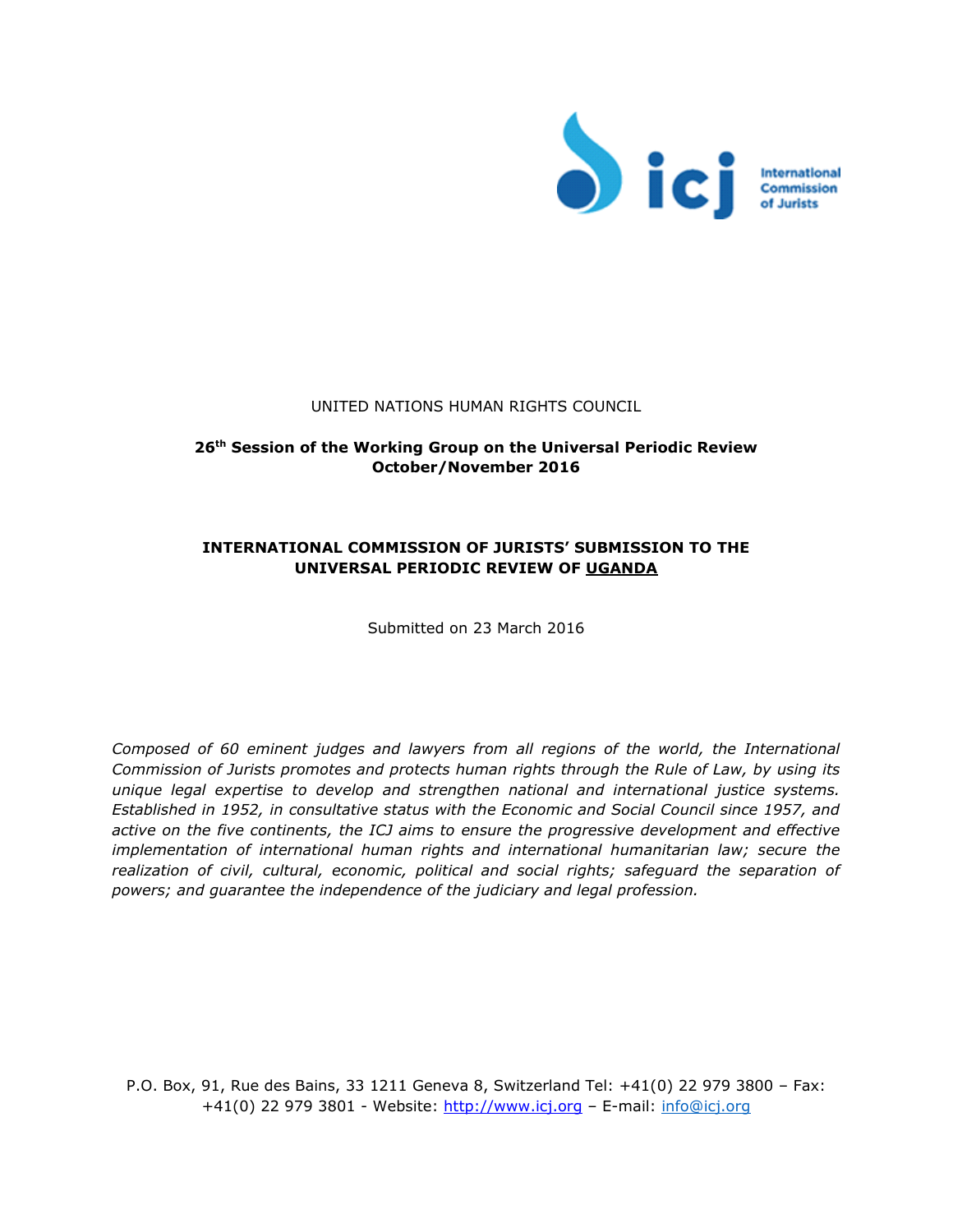# **THE ICJ'S SUBMISSION TO THE UNIVERSAL PERIODIC REVIEW OF UGANDA**

# **Introduction**

- 1. The International Commission of Jurists (ICJ) welcomes the opportunity to contribute to the Human Rights Council's Universal Periodic Review (UPR) of Uganda. In this submission, the ICJ brings to the attention of the Human Rights Council's Working Group on the UPR and to the Human Rights Council issues concerning: the detrimental impact of the adoption and enforcement of the Anti-Homosexuality Act, 2014; the effect of pre-existing and extant criminalization of consensual same-sex sexual conduct;<sup>1</sup> and the introduction of the Prohibition of Promotion of Unnatural Sexual Practices Bill, on the respect for and the protection and realization of human rights.<sup>2</sup>
- 2. The organization considers that those laws violate or would violate if adopted in the case of the above-mentioned Bill – among others, the principle of non-discrimination under article 2(2) of the International Covenant on Economic, Social and Cultural Rights (ICESCR), by which Uganda is bound; the right to work (article 6, ICESCR) and to just and favourable conditions of work (article 7, ICESCR); and the right to the enjoyment of the highest attainable standard of physical and mental health (article 12, ICESCR).
- 3. The Anti-Homosexuality Act, 2014 was in force between 24 February and 1 August 2014, when the Constitutional Court declared the Act invalid, as Parliament had adopted it without the required quorum. $3$  As detailed below, its adoption and enforcement gave rise to numerous violations of economic, social and cultural rights.
- 4. Furthermore, in addition to the human rights violations arising from the continued criminalization of "carnal knowledge against the order of nature", the ICJ considers it of paramount importance that the UPR WG and the Human Rights Council address these issues because doing so may help to prevent the enactment of a further incarnation of legislation similar to the 2014 Act. In this respect, the ICJ's concern has been heightened by the introduction of the Prohibition of Promotion of Unnatural Sexual Practices Bill. Indeed, preparations had been underway to introduce a bill since September 2014. To the ICJ's knowledge, the Prohibition and Promotion of Unnatural Sexual Practices Bill, in its current draft dated 29 October 2014, $4$  retains the substance of the Anti-Homosexuality Act, and introduces new elements, such as among others ineligibility to apply for adoption, guardianship or fostering of a child for persons who would be convicted under its provisions;<sup>5</sup> and the inclusion in the definition of "unnatural sexual practice" of any sexual act involving transgender persons.<sup>6</sup>

## **The principle of non-discrimination**

- 5. The long title to the Anti-Homosexuality Act defined it as "[a]n Act to prohibit any form of sexual relations between persons of the same sex; prohibit the promotion or recognition of such relations and to provide for other related matters". This criminalization directly resulted in discrimination on the basis of sexual orientation.
- 6. The same is true for the Prohibition of Promotion of Unnatural Sexual Practices Bill, which according to its long title aims "to prohibit the promotion of unnatural sexual practices; to criminalise funding for purposes of promoting unnatural sexual practices; to make it an offence to exhibit unnatural sexual practices; to criminalise inducement with intent to engage in unnatural sexual practices". Unnatural sexual practices are defined as sexual acts "between persons of the same sex, or with or between transsexual person, a sexual act with an animal and anal sex".7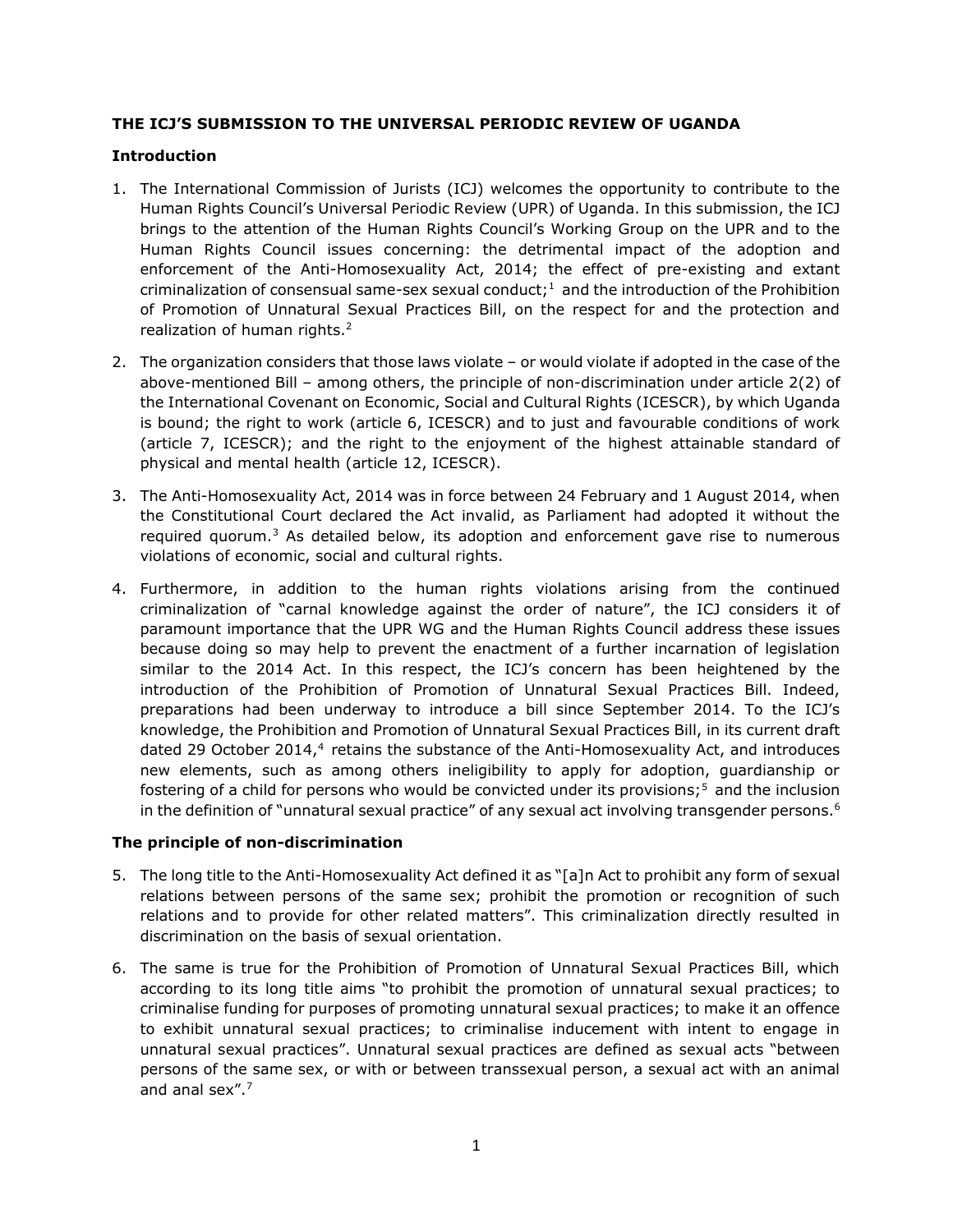- 7. The Bill's treatment of the above-mentioned conducts, in combination with provisions criminalizing for instance adoption "for the purpose of engaging that child in unnatural sexual practices<sup>"8</sup> or aggravated inducement with intent to engage in unnatural sexual practice where the perpetrator "adopts, is a guardian or fosters a child for the purpose of engaging the child in unnatural sexual practices", $9$  not only lacks the clarity and specificity that the criminal law requires, but it also conflates and confuses criminal conduct which the State has a legitimate interest in criminalizing, with conduct protected under international human rights law. In doing so, it foments an atmosphere of stigma, prejudice and hatred in the country directed at LGBT individuals.
- 8. The Anti-Homosexuality Act, because of its explicitly discriminatory purpose, constituted the legislative introduction of further, formal unlawful discrimination (given the pre-existing criminalization of consensual same-sex sexual conduct) on the basis of sexual orientation and/or gender identity in Uganda's legal order. It also constituted substantive discrimination,  $10$ as it prevented the adoption of measures to prevent, diminish and eliminate the conditions and attitudes that cause substantive or *de facto* discrimination. In fact, it fanned the flames of pre-existing stigma, prejudice and hatred and thus contributed to a rise in substantive discrimination, including in the enjoyment of certain rights as elaborated below in this submission.
- 9. For these reasons, the ICJ considers that the Uganda's enactment and enforcement of the Anti-Homosexuality Act and the extant criminalization of same-sex sexual conduct, as well as the introduction of the Prohibition of the Promotion of Unnatural Sexual Practices Bill, have violated, or would violate in the case of the Bill's adoption, the principle of non-discrimination.

# **The right to work, including access to employment, and the enjoyment of just and favourable conditions of work, and equal treatment in the employment context**

- 10. The criminalization of consensual same-sex sexual conduct engenders stigma and gives rise to unlawful discrimination against people based on their real or imputed sexual orientation and/or gender identity, and/or against members of their families.<sup>11</sup> Further, it results in the cutting off of avenues to obtain redress for those whose access to or enjoyment of the right to work was impeded on those grounds. Moreover, it impedes the elaboration of specific, targeted policies aimed at realizing the right to work for people at risk of unlawful discrimination and human rights abuses because of prejudice and animus against their or their family members' real or imputed sexual orientation and/or gender identity. The criminalization of consensual same-sex sexual conduct thus violates the core obligations under article 6 of the ICESCR.<sup>12</sup>
- 11. Domestic civil society organizations have documented several recent cases of individuals whose employment was terminated explicitly on the basis of their sexual orientation or gender identity.<sup>13</sup>
- 12. Beyond their effects on the right to work as defined in article 6 of the ICESCR, the Anti-Homosexuality Act (when in force) and the extant criminalization of consensual same-sex sexual conduct have sanctioned and promoted stigma, prejudice and animus against Lesbian, gay, bisexual and transgender (LGBT) people, and have contributed to a climate in which LGBT persons are persecuted and discriminated against with impunity. In addition, they have also affected the enjoyment by LGBT persons of just and favourable conditions of work, including fair and equal remuneration and opportunity for promotion, protection against harassment,  $14$ including sexual harassment, which includes harassment on the basis of sexual orientation and/or gender identity<sup>15</sup> and safe and healthy working conditions, protected by article  $7$ , ICESCR.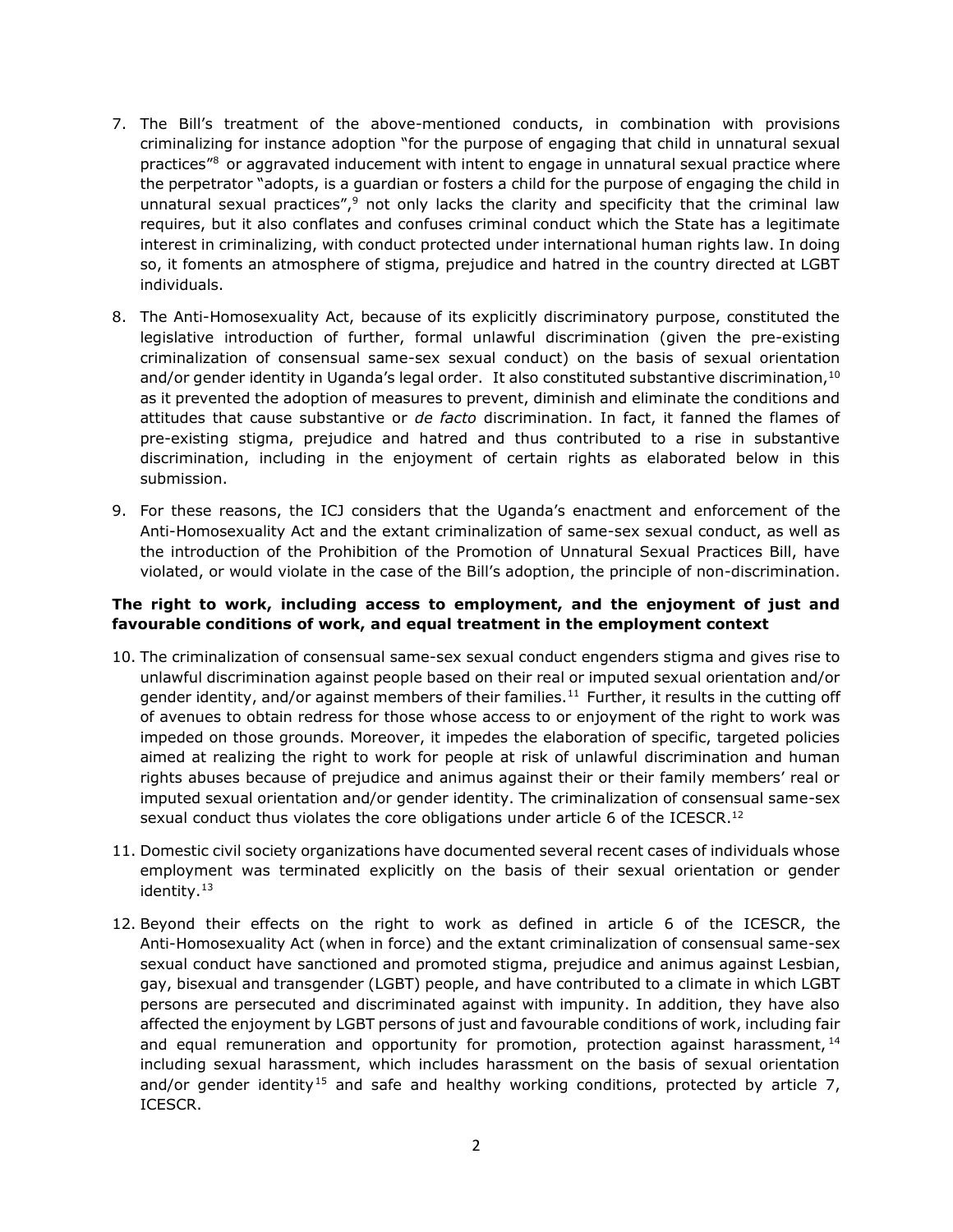13. For these reasons, the ICJ considers that the Uganda's enactment and enforcement of the Anti-Homosexuality Act and the extant criminalization of same-sex sexual conduct have violated the right to work, including access to employment, and the enjoyment of just and favourable conditions of work, and equal treatment in the employment context.

## **The right to the highest attainable standard of health**

- 14. The Anti-Homosexuality Act criminalized "promotion of homosexuality".<sup>16</sup> It also criminalized "aiding and abetting homosexuality".<sup>17</sup>
- 15. The Prohibition of Promotion of Unnatural Sexual Practices Bill makes those convicted liable to imprisonment of up to seven years for the offence of "promotion of unnatural sexual practices".<sup>18</sup> In addition, acting as an accomplice to, or attempting to engage in, any of the above activities can lead to criminal liability.<sup>19</sup>
- 16. Further, the Prohibition of Promotion of Unnatural Sexual Practices Bill also sets out to hold criminally liable "[a] person who makes a representation through publication, exhibition, cinematography, information technology or by whatever means, of a person engaged in real or fictitious unnatural sexual practices".<sup>20</sup>
- 17. As the Committee on Economic, Social and Cultural Rights has clarified, the right to health contains a number of interrelated and essential elements, which include, among other things, non-discrimination (i.e., "health facilities, good and services must be accessible to all, especially the most vulnerable or marginalized sections of the population, in law and in fact, without discrimination on any of the prohibited grounds") and "information accessibility" (i.e., "the right to seek, receive and impart information and ideas concerning health issues").<sup>21</sup>
- 18. The same Committee has noted that that, "[b]y virtue of article 2.2 and article 3, the Covenant [ICESCR] proscribes any discrimination in access to health care and underlying determinants of health, as well as to means and entitlements for their procurement, on the grounds of … sexual orientation …, which has the intention or effect of nullifying or impairing the equal enjoyment or exercise of the right to health".<sup>22</sup>
- 19. Guaranteeing that the right to health will be exercised without discrimination of any kind constitutes an immediate obligation for Uganda.<sup>23</sup> The Committee on Economic, Social and Cultural Rights has identified a number of specific legal obligations stemming from the right to the highest attainable standard of health, including, among other things, "refraining from denying or limiting equal access for all persons"; "abstaining from enforcing discriminatory practices as a State policy"; refraining "from limiting access to contraceptives and other means of maintaining sexual and reproductive health, from censoring, withholding or intentionally misrepresenting health-related information, including sexual education and information"; establishing a public health infrastructure that provides for sexual and reproductive health services; and "supporting people in making informed choices about their health".<sup>24</sup>
- 20. As the Special Rapporteur on the right of everyone to the enjoyment of the highest attainable standard of physical and mental health has affirmed, the "health-related impact of discrimination based on sexual conduct and orientation is far-reaching, and prevents affected individuals from gaining access to other economic, social and cultural rights. In turn, the infringement of other human rights impacts on the realization of the right to health, such as by impeding access to employment or housing". The Special Rapporteur stated that "[t]hese infringements ultimately undermine the inherent dignity of persons upon which the international human rights framework is based".25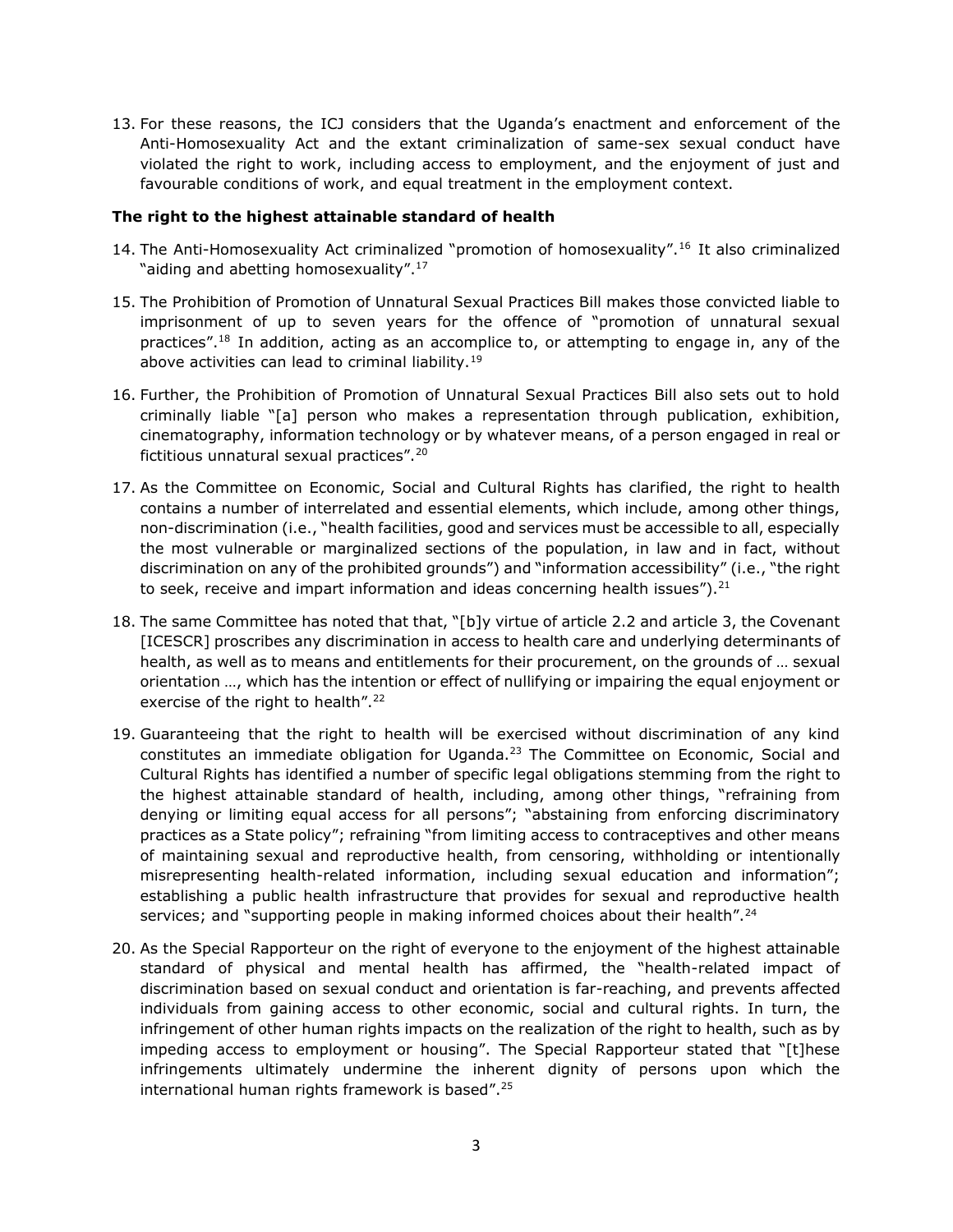- 21. The Anti-Homosexuality Act violated the right to the highest attainable standard of health of persons who engage in consensual same-sex sexual conduct, as it impeded their access to health facilities, goods and services on a non-discriminatory basis. The criminalization of "aiding and abetting" of homosexuality jeopardized the relationship between doctor and patient, as the provision of scientific, relevant medical information could lead to charges under this section. The same will be true for the Prohibition of Promotion of Unnatural Sexual Practices Bill if it were to pass into law. In jurisdictions in which consensual same-sex sexual conduct is criminalized, such as Uganda, affected individuals are much more likely to be unable to gain access to effective health services, and preventive health measures that should be tailored to these communities are suppressed.<sup>26</sup>
- 22. Furthermore, the criminalization of homosexuality prevents the elaboration and operation of a health strategy that addresses the specific needs of persons who engage in consensual same-sex sexual conduct.
- 23. The Anti-Homosexuality Act violated the right to health not just of those who engage in consensual same-sex sexual conduct but also of the population in general, in restricting access to information about sexuality, as providing such services could be classified as "promoting homosexuality". The Act thus caused the withholding of health-related information and, as a result of this, Uganda failed to comply with its duty to support people in making informed choices. In this regard, the Special Rapporteur on the right of everyone to the enjoyment of the highest attainable standard of physical and mental health has also affirmed that "[I]aws restricting information about sexual and reproductive health and which censor discussions of homosexuality in the classroom fuel stigma and discrimination".<sup>27</sup>
- 24. The criminalization of consensual same-sex sexual conduct and the Anti-Homosexuality Act have also undermined Uganda's fight against HIV/AIDS. Men who have sex with men (MSM) have been identified as one of the categories of the population that is "most at risk" of HIV.<sup>28</sup> However, as stated by the Uganda AIDS Commission, the criminalization of consensual same-sex sexual conduct in Uganda has meant that there are "virtually no tailored services available for MSM", and that "the minimal services such as sensitization and awareness are mainly provided by CSOs [civil society organizations] and no direct service at all for MSM is provided by government facilities".<sup>29</sup> The fact that MSM are highly marginalized in Uganda precludes them from easy access to HIV/AIDS services, which leads to a heightened risk of HIV transmission and infection.<sup>30</sup> Although the AIDS Commission's assessment pertains to the period prior to the entry into force of the Anti-Homosexuality Act, the latter compounded these problems, as it built on and added to pre-existing discrimination, stigma and prejudice.
- 25. In addition, the Act also criminalized the provision of information and outreach such as teaching and promoting safe consensual same-sex conduct among men. It is generally recognized that "stigma, discrimination and violations of other human rights are major barriers to effective national responses to HIV" and that "[t]he criminalization of people who are at a higher risk of infection, such as men who have sex with men … drives them underground and away from HIV services", which "increases their vulnerability to HIV, as well as to stigma, discrimination, marginalization and violence".<sup>31</sup> On the other hand, quality HIV and AIDS education embodies a number of crosscutting principles, including being rights-based, inclusive and scientifically accurate. Further, "[i]t is delivered in safe and secure learning environments that are free from stigma, discrimination ... [and] homophobia". $32$
- 26. Furthermore, the Anti-Homosexuality Act specifically stigmatized those living with HIV, by characterizing HIV-positive status as an aggravating circumstance in the commission of the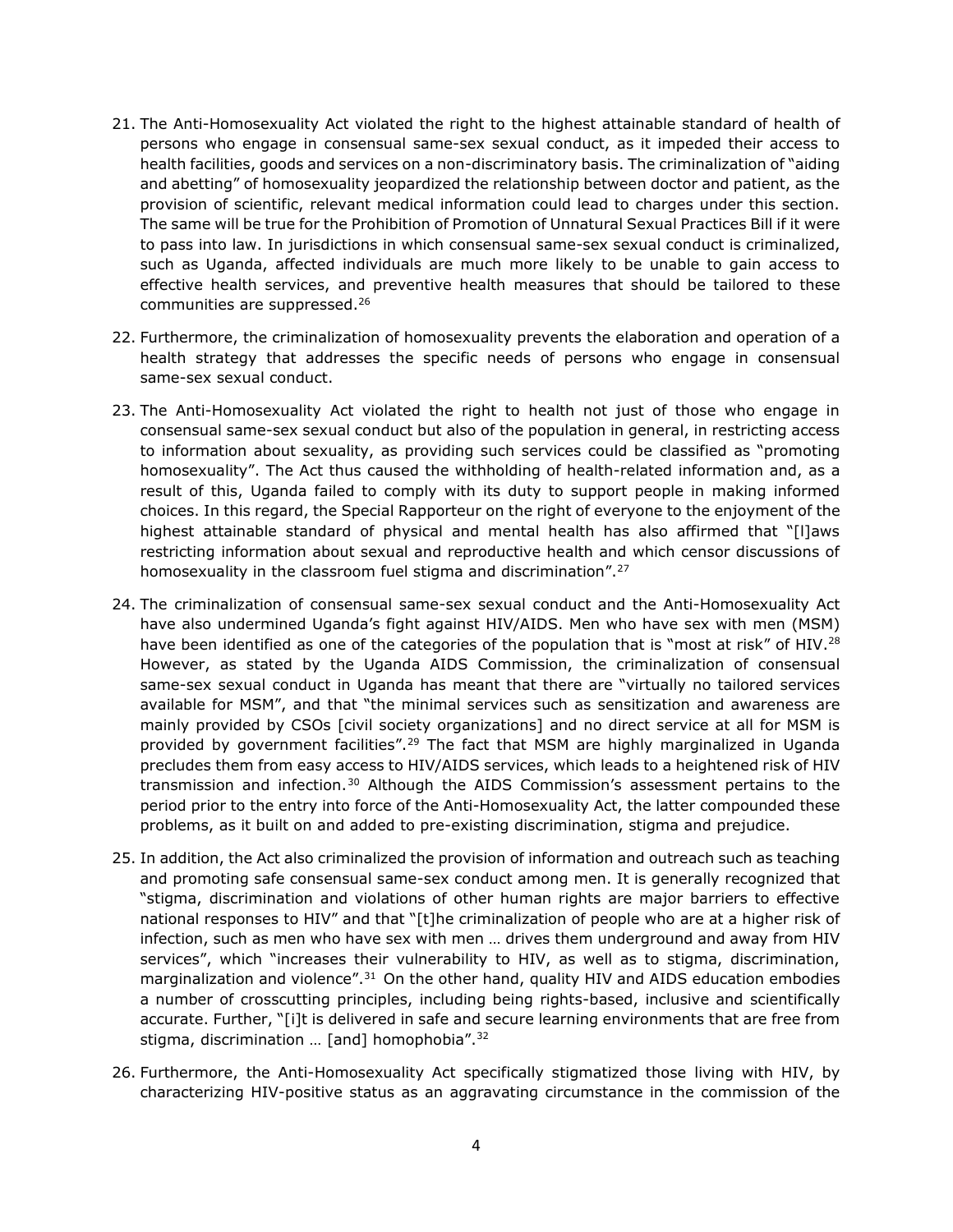offence.<sup>33</sup> The Act also mandated forced HIV testing.<sup>34</sup>

- 27. More generally, when consensual same-sex sexual conduct is criminalized -- as it was under the 2014 Act and remains the case under the Penal Code 1950 -- patients may feel inhibited to share their sexual history with their doctor, which, in turn, may hinder their ability to recount their medical history and ultimately accurate diagnoses. Thus in general criminalization of consensual same-sex conduct detrimentally affects access to appropriate and adequate treatment and care.
- 28. The persecutory nature of the Anti-Homosexuality Act, of the continued criminalization of same-sex sexual conduct and of the introduction of the Prohibition of Promotion of Unnatural Sexual Practices Bill have had negative consequences for mental health too, as criminalization perpetuates stigma, through the reinforcement of existing prejudices and stereotypes.<sup>35</sup> This can have a severe negative impact on the self-regard and mental well-being of persons who engage in consensual same-sex sexual conduct.<sup>36</sup>
- 29. For these reasons, the ICJ considers that the Uganda's enactment and enforcement of the Anti-Homosexuality Act and the extant criminalization of consensual same-sex sexual conduct have contributed to unequal access to health services and have violated the right to the highest attainable standard of health, including by restricting access to relevant health-related information, in particular for those who engage in consensual same-sex sexual conduct.

## **Recommendations**

30. The ICJ therefore calls upon the Working Group and the Human Rights Council to recommend to the Ugandan authorities the following.

*Concerning the principle of non-discrimination*

- I. amend legislation and repeal Section 145(a) of the Penal Code Act 1950 (Chapter 120), which criminalizes "carnal knowledge of any person against the order of nature" and is used to persecute persons engaging in consensual same-sex sexual conduct;
- II. withdraw the Prohibition of Promotion of Unnatural Sexual Practices Bill; and
- III. introduce concrete measure aimed at eliminating formal and substantive discrimination on the basis of sexual orientation and/or gender identity.

*Concerning the right to work, including access to employment, and the enjoyment of just and favourable conditions of work, and equal treatment in the employment context* 

- IV. take measures in order to realize access to employment, under safe, healthy, just and favourable conditions of work, and equal treatment in the employment context, taking particular account of the challenges faced by those perceived as engaging in consensual same-sex sexual conduct; and
- V. improve access to justice for those seeking redress for violations of the above-mentioned rights and provide remedies for persons who face or have faced discrimination in the enjoyment of the right to work, under safe, healthy, just and favourable conditions, on the basis of their real or perceived sexual orientation and/or gender identity.

*Concerning the right to the highest attainable standard of health*

VI. take tailored measures in order to ensure the right to the highest attainable standard of health for persons who engage in consensual same-sex sexual conduct; and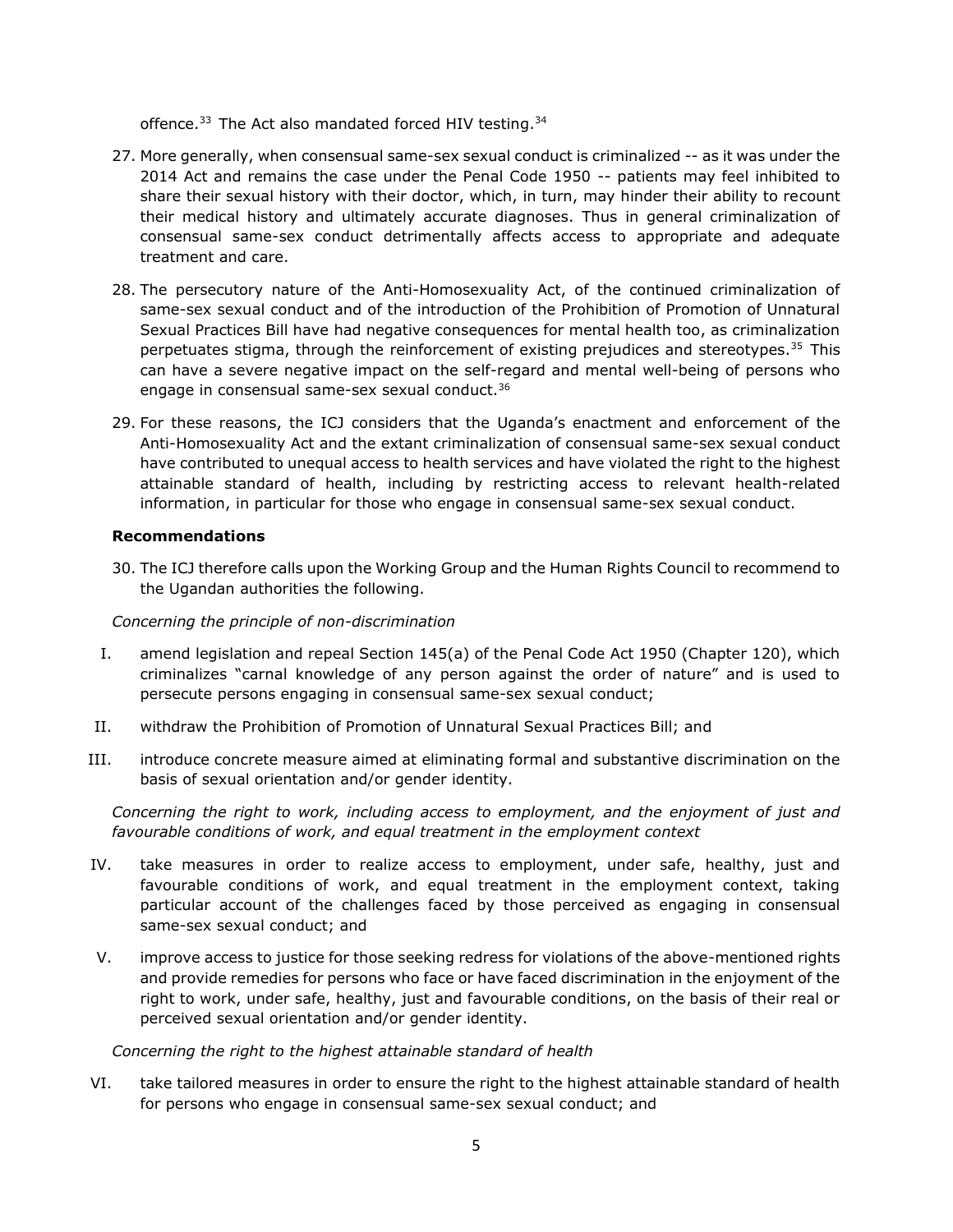VII. take measures to improve access to HIV/AIDS services, including by ensuring access to and the provision of health-related information to those who engage in consensual same-sex conduct.

#### **ENDNOTES**

l

<sup>1</sup> In Uganda, "carnal knowledge of any person against the order of nature" can lead, upon conviction, to a sentence ranging from ten years' to life imprisonment; Penal Act 1950 (Chapter 120) (as amended), Section  $145(a)$ .

<sup>2</sup> These laws violate a whole host of human rights. See e.g., UN High Commissioner for Human Rights, 'Anti-Homosexuality law in Uganda violates human rights and endangers LGBT people' (24 February 2014); UNAIDS, 'UNAIDS expresses deep concern over impact of Ugandan bill on the rights of gay men' (18 February 2014); Committee on the Elimination of All Forms of Discrimination against Women, Concluding Observations: Uganda, UN Doc. CEDAW/C/UGA/CO/7 (2010), para. 43-44.

<sup>3</sup> Constitutional Court (Uganda), *Oloka-Onyango & 9 Ors v Attorney General*, Constitutional Petition No. 8 of 2014 (1 August 2014).

<sup>4</sup> See<http://goo.gl/lhnhiu> (last accessed 5 May 2015). It concerns a leaked copy of the draft.

<sup>5</sup> Prohibition of Promotion of Unnatural Sexual Practices Bill, S. 7.

<sup>6</sup> Prohibition of Promotion of Unnatural Sexual Practices Bill, S. 1.

<sup>7</sup> Prohibition of Promotion of Unnatural Sexual Practices Bill, S. 1.

<sup>8</sup> Prohibition of Promotion of Unnatural Sexual Offences Bill, S. 2(2)(g).

<sup>9</sup> Prohibition of Promotion of Unnatural Sexual Offences Bill, S. 6(2).

<sup>10</sup> The Committee on Economic, Social and Cultural Rights has clarified that "[i]n order for States parties to 'guarantee' that the Covenant rights will be exercised without discrimination of any kind, discrimination must be eliminated both formally and substantively": *Formal discrimination: Eliminating formal discrimination requires ensuring that a State's constitution, laws and policy documents do not discriminate on prohibited grounds…; Substantive discrimination: Merely addressing formal discrimination will not ensure substantive equality as envisaged and defined by article 2, paragraph 2. The effective enjoyment of Covenant rights is often*  influenced by whether a person is a member of a group characterized by the prohibited grounds of *discrimination. Eliminating discrimination requires paying sufficient attention to groups of individuals which suffer historical or persistent prejudice instead of merely comparing the formal treatment of individuals in similar situations. State parties must therefore immediately adopt the necessary measures to prevent, diminish and eliminate the conditions and attitudes which cause or perpetuate substantive or de facto discrimination.* Committee on Economic, Social and Cultural Rights (CESCR), General Comment No. 20: Non-discrimination in social, economic and cultural rights, UN Doc. E/C.12/GC/20, para. 8. The Committee on Economic, Social and Cultural Rights has also repeatedly stated that "other status" as recognized in article 2(2) includes sexual orientation and gender identity, and that "States parties should ensure that a person's sexual orientation is not a barrier to realizing Covenant rights".Among others, CESCR, General Comment No. 20: Non-discrimination in social, economic and cultural rights, UN Doc. E/C.12/GC/20, para. 32.

<sup>11</sup> See Amnesty International & Human Rights Watch, *Uganda: Anti-Homosexuality Act's Heavy Toll* (May 2014).<http://goo.gl/2R04Jm> (last accessed 7 October 2014).

 $12$  The right to work, as elucidated by the Committee on Economic, Social and Cultural Rights in its General Comment No. 18, "affirms the obligation of States parties to assure individuals their right to freely chosen or accepted work, including the right not to be deprived of work unfairly". CESCR, General Comment No. 18: The right to work, UN Doc. E/C.12/GC/18, para. 4. The right to work requires the existence of a number of essential elements, which comprise, among other things, the prohibition of "any discrimination in access to and maintenance of employment on the grounds of …sexual orientation… which has the intention or effect of impairing or nullifying exercise of the right to work on a basis of equality", CESCR, General Comment No. 18: The right to work, UN Doc. E/C.12/GC/18, para. 12. The Committee on Economic, Social and Cultural Rights has defined the core obligations under article 6 of the Covenant as follows: *"In the context of article 6, this 'core obligation' encompasses the obligation to ensure non-discrimination and equal protection of employment. Discrimination in the field of employment comprises a broad cluster of violations affecting all stages of life, from basic education to retirement, and can have a considerable impact on the work situation of individuals and groups. Accordingly, these core obligations include at least the following requirements: To ensure the right of access to employment, especially for disadvantaged and marginalized groups, permitting them to live a life of dignity; To avoid any measure that results in discrimination and unequal treatment in the private and public sectors of disadvantaged and marginalized individuals and groups or in weakening mechanisms for the*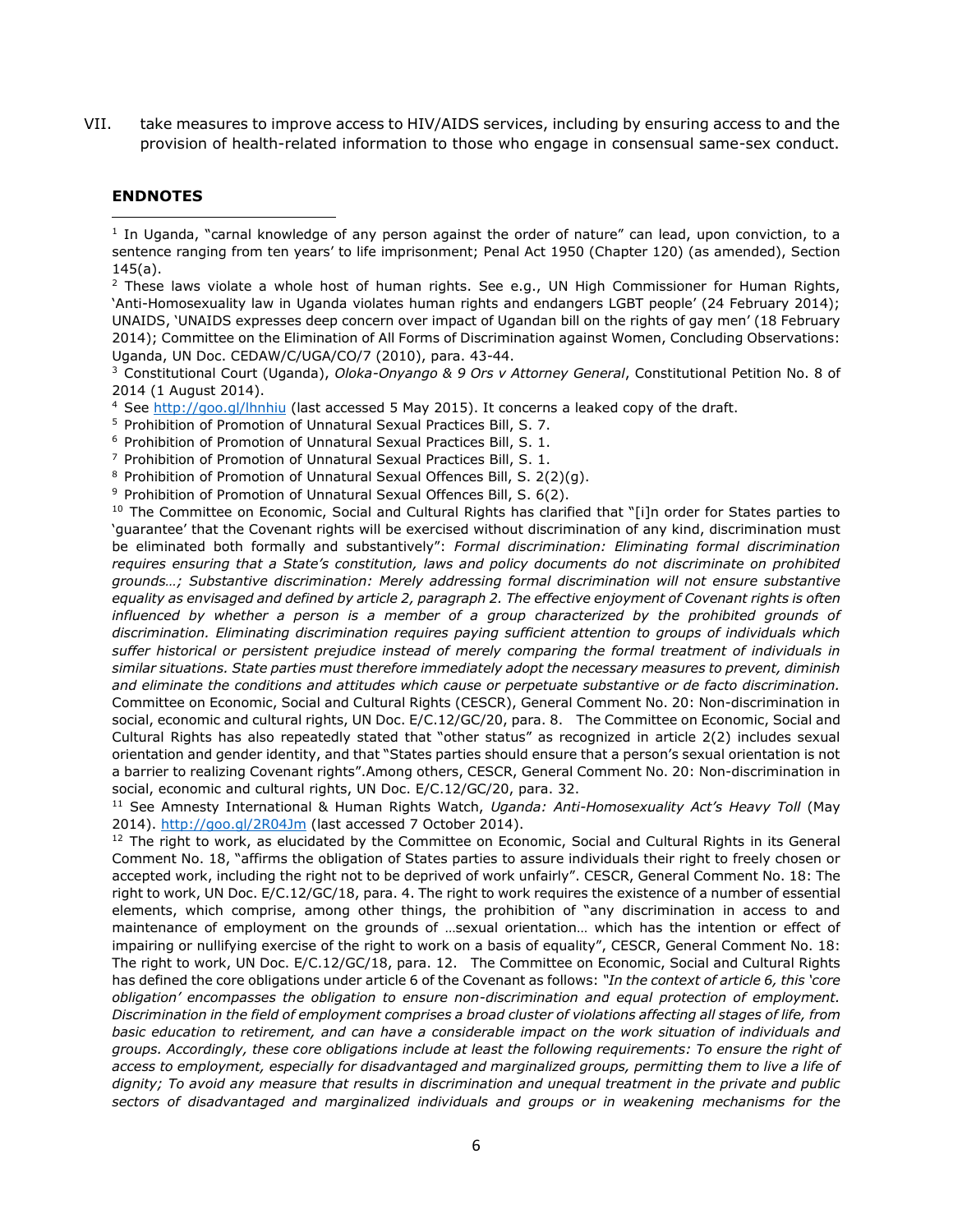$\overline{\phantom{a}}$ *protection of such individuals and groups; To adopt and implement a national employment strategy and plan of action based on and addressing the concerns of all workers on the basis of a participatory and transparent process that includes employers' and workers' organizations. Such an employment strategy and plan of action should target disadvantaged and marginalized individuals and groups in particular and include indicators and benchmarks by which progress in relation to the right to work can be measured and periodically reviewed.*" CESCR, General Comment No. 18: The right to work, UN Doc. E/C.12/GC/18, para. 31. Furthermore, the Committee on Economic, Social and Cultural Rights has stated that the "national employment strategy must take particular account of the need to eliminate discrimination in access to employment", CESCR, General Comment No. 18: The right to work, UN Doc. E/C.12/GC/18, para. 44. Victims of violations of the right to work must have access to effective judicial or other appropriate remedies at the national level, and State parties must respect the work of civil society groups who assist disadvantaged and marginalized individuals and groups in the realization of their right to work, see CESCR, General Comment No. 18: The right to work, UN Doc. E/C.12/GC/18, paras. 48-51.

<sup>13</sup> Civil Society Coalition on Human Rights and Constitutional Law, Human Rights Awareness and Promotion Forum, Rainbow Health Foundation, Sexual Minorities Uganda & Support Initiative for Persons with Congenital Disorder, *Uganda Report of Violations Based on Sex Determination, Gender Identity, and Sexual Orientation*  (October 2014), p. 28-30.<http://goo.gl/tSd9SQ> (last accessed 4 May 2015).

<sup>14</sup> See Guideline 22 on article 7 of the Guidelines on treaty-specific documents to be submitted by States parties under articles 16 and 17 of the International Covenant on Economic, Social and Cultural Rights, UN Doc. E/C.12/2008/2 (2009).

<sup>15</sup> See CESCR, Concluding Observations: Jamaica, UN Doc. E/C.12/JAM/CO/3-4(2013) para. 9. See also *Toonen v. Australia*, HRCtte, Communication No. 488/1992, Views of 31 March 1994, UN Doc. CCPR/C/50/D/488/1992 (1994), paras. 7.8-7.11.

<sup>16</sup> The provision reads: *"(1) A person who- participates in production, procuring, marketing, broadcasting, disseminating, publishing of pornographic materials for purposes of promoting homosexuality; funds or sponsors homosexuality or other related activities; offers premises and other related fixed or movable assets for purposes of homosexuality or promoting homosexuality; uses electronic devices which include internet, films, mobile phones for purposes of homosexuality or promoting homosexuality; or who acts as an accomplice or attempts to promote or in any way abets homosexuality and related practices; commits an offence and is liable, on conviction, to a fine of five thousand currency points or imprisonment of a minimum of five years and a maximum of seven years or both fine and imprisonment. (2) Where the offender is a corporate body or a business or an association or a non-governmental organization, on conviction its certificate of registration shall be cancelled and the director, proprietor or promoter shall be liable, on conviction, to imprisonment for seven years."* Anti-Homosexuality Act 2014, s. 13.

<sup>17</sup> *"A person who aids, abets, counsels or procures another to engage in acts of homosexuality commits an offence and is liable, on conviction, to imprisonment for seven years."* Anti-Homosexuality Act 2014, s. 7.

<sup>18</sup> *"A person who: advertises, publishes, prints, broadcasts, distributes or causes the advertisement, publication, printing, broadcasting or distribution of any document or information intended or likely to facilitate engaging in unnatural sexual practices; participates in producing, procuring, marketing, broadcasting, disseminating or publishing materials for the purposes of promoting the performance of unnatural sexual practices; leases or subleases, uses or allows to be used any premises for the purpose of engaging in unnatural sexual practices; uses information technology; including the internet, films or mobile phones for purpose of promoting unnatural sexual practices; introduces or matches any person to another for purposes of engaging in unnatural sexual practices; confines a person for purposes of engaging that person in the promotion of unnatural sexual practices; adopts or facilitates the adoption of a child for purposes of engaging that child in unnatural sexual practices; attempts to solemnize of solemnize a same sex marriage; or recruits, transports, transfers, harbors, provides or receives a person for domestic or overseas employment or training or apprenticeship with the intention of introducing that person to unnatural sexual practices."* Prohibition of Promotion of Unnatural Sexual Practices Bill, S. 2(2).

<sup>19</sup> Prohibition of Promotion of Unnatural Sexual Practices Bill, S. 2(3).

<sup>20</sup> Prohibition of Promotion of Unnatural Sexual Practices Bill, S. 4.

 $21$  CESCR, General Comment No. 14: The right to the highest attainable standard of health, UN Doc. E/C.12/2000/4, para. 12.

<sup>22</sup> CESCR, General Comment No. 14: The right to the highest attainable standard of health, UN Doc. E/C.12/2000/4, para. 18. Furthermore, the following core obligations under article 12, as identified by the Committee on Economic, Social and Cultural Rights are of particular relevance for present purposes, *To ensure*